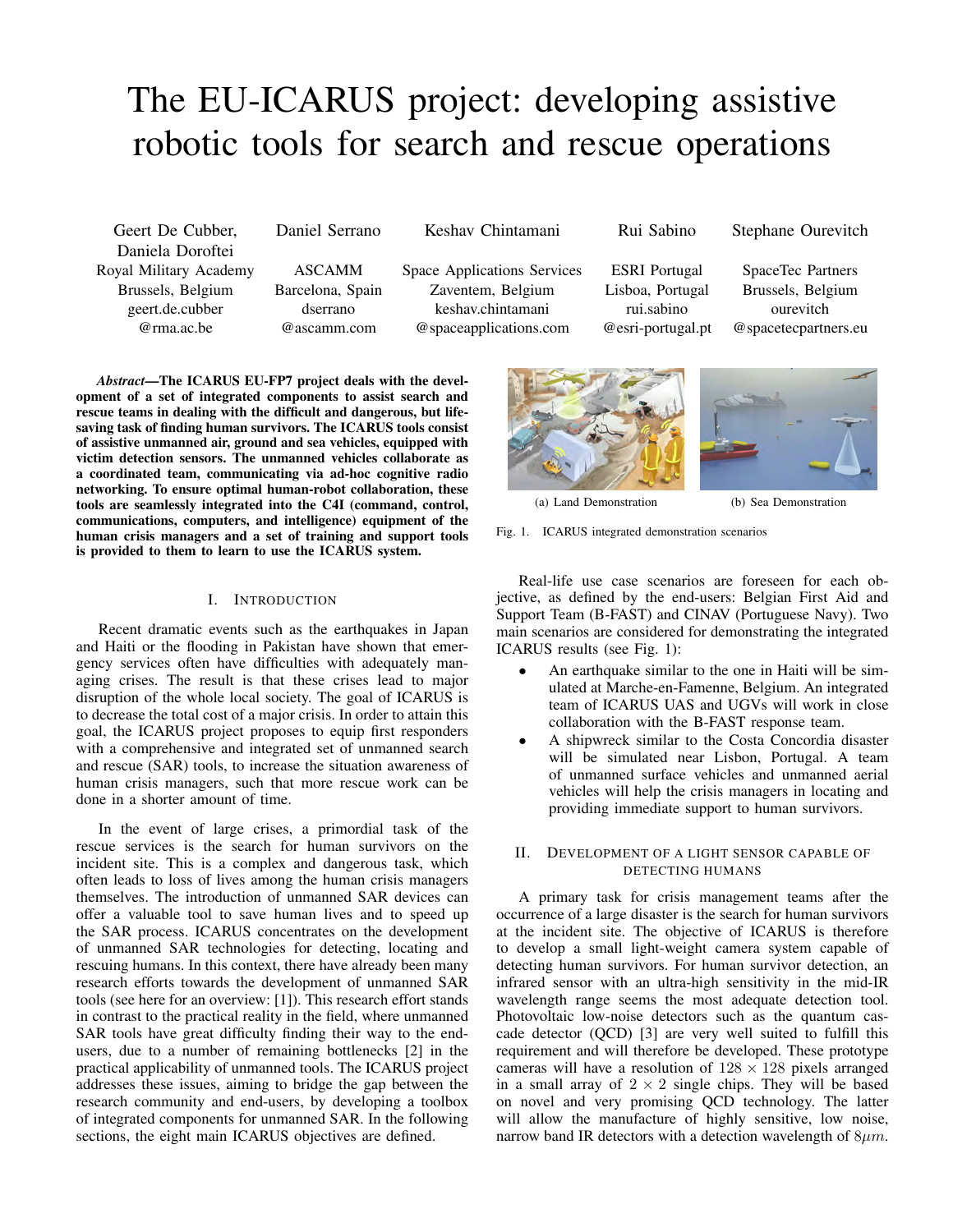This ultra-sensitive, but relatively low-resolution QCD camera will be complemented by a commercial high-resolution lowersensitivity micro-bolometer camera. Minimal levels of weight  $(500q)$ , dimensions  $(12 \times 12 \times 6cm)$  and total power consumption (5W) are being targeted. Image and video processing algorithms for detecting human survivors will be developed and combined to obtain sufficient detection performance. Data fusion methods will be applied to images coming from different cameras, resulting in different detection algorithms.

# III. DEVELOPMENT OF COOPERATIVE UNMANNED AERIAL SYSTEMS (UAS) FOR UNMANNED SAR

End-users underline the important role Unmanned Aerial Systems could provide in SAR operations by providing continuous support to coordinators and operators in the field for mapping of topography and scenario [4]. This information is the basis for situation awareness and planning of both unmanned as well as manned missions. Next, UAS will be used for target observation. This allows an operator to quickly send a camera to a specific position and attitude as a remote eye-pair including tracking and following a moving target, e.g. for people search outdoors and indoors. The use of dedicated computer vision algorithms on-board the UAS will firstly allow for the localisation of bystanders/victims within an acceptable range of precision; and secondly for tracking them, then adapting the navigation and aid kit delivery [5]. Both features reduce workload as compared to existing manned search. This on-board capability is complementary to coordination and field teams as well as C4I equipment that can process more accurate localisation information. Once localised, victims may not be quickly reachable by SAR teams due to distance, weather conditions and so forth. In this case, the UAS can deliver light first-aid kits, such as self-inflating emergency floatation devices to provide the victim with first emergency response. As a last mission type, UAS can act as communication relays when maintaining or deploying a ground communication network in remote areas is cumbersome or unfeasible. ICARUS UAS platforms will be given a crucial role by acting as quick deployment assets in the field to provide valuable information to enhance situation awareness in support of the assessment of crisis managers, as well as to enable tactical planning and decision-making. UAS platforms will be equipped with sensors tailored to SAR requirements, including the IR camera and victim detection algorithms, allowing for the localisation of victims. To meet the above demands, complementary platforms are proposed (see Fig. 2 and [4]):

- A small long-endurance solar aeroplane  $(3m)$ wingspan) is meant to provide the highest view at a maximum height of 300m, and therefore enabling the mapping functionality and initial victim search. Payload other than small cameras is limited, but operation times span up to a day.
- A Quadrotor with a size of  $1m$  and a maximum payload of  $1kq$  will be used for delivery tasks outdoors and observation.
- A smaller Multicopter will be used for indoor people search. Consequently, on-board autonomous functionalities will be developed to decrease the operator workload and increase the operational efficiency in the overall C4I system.





(a) Solar aeroplane by ETH (b) Quadrotor by ASCAMM





(c) Indoor multicopter by SkyBotix (d) Gyropendulum by JmdTheque

Fig. 2. UAS developed within the ICARUS project



(a) Large UGV by Metalliance (b) Small UGV by Allen Vanguard

Fig. 3. UGVs developed within the ICARUS project

An innovative Gyropendulum system, with a similar size to the Quadrotor, featuring more control authority, will be used for delivery in rough weather conditions in a semi-autonomous way.

# IV. DEVELOPMENT OF COOPERATIVE UNMANNED GROUND VEHICLES (UGVS) FOR UNMANNED SAR

End-users expressed the need for two types of robotic platforms in SAR operations [2]. In the first place, a large rough terrain - capable UGV (LUGV) is required which can be used as a mobile base, equipped with ample sensing capabilities, broadcasting the data it collects towards the field operators, as such increasing their situation awareness. The LUGV will have to carry several sensor systems and be powerful enough to surmount large obstacles. Therefore, it will be too large to drive into collapsed structures without the risk of causing even more damage or injuring victims. Hence a smaller UGV (SUGV) is also required, which will be able to enter in collapsed buildings to search for victims. The ICARUS project considers the development of such types of robotic systems [6], using existing base platforms (see Fig 3).

The LUGV shall move in a semi-autonomous way in a potentially hazardous and unknown environment. Within this context, it will act as a mobile sensor platform. Gathering a large amount of precise data is necessary for (semi-) autonomous navigation in challenging environments [7] as well as for the support of emergency teams. The LUGV shall be equipped with different sensor systems in order to account for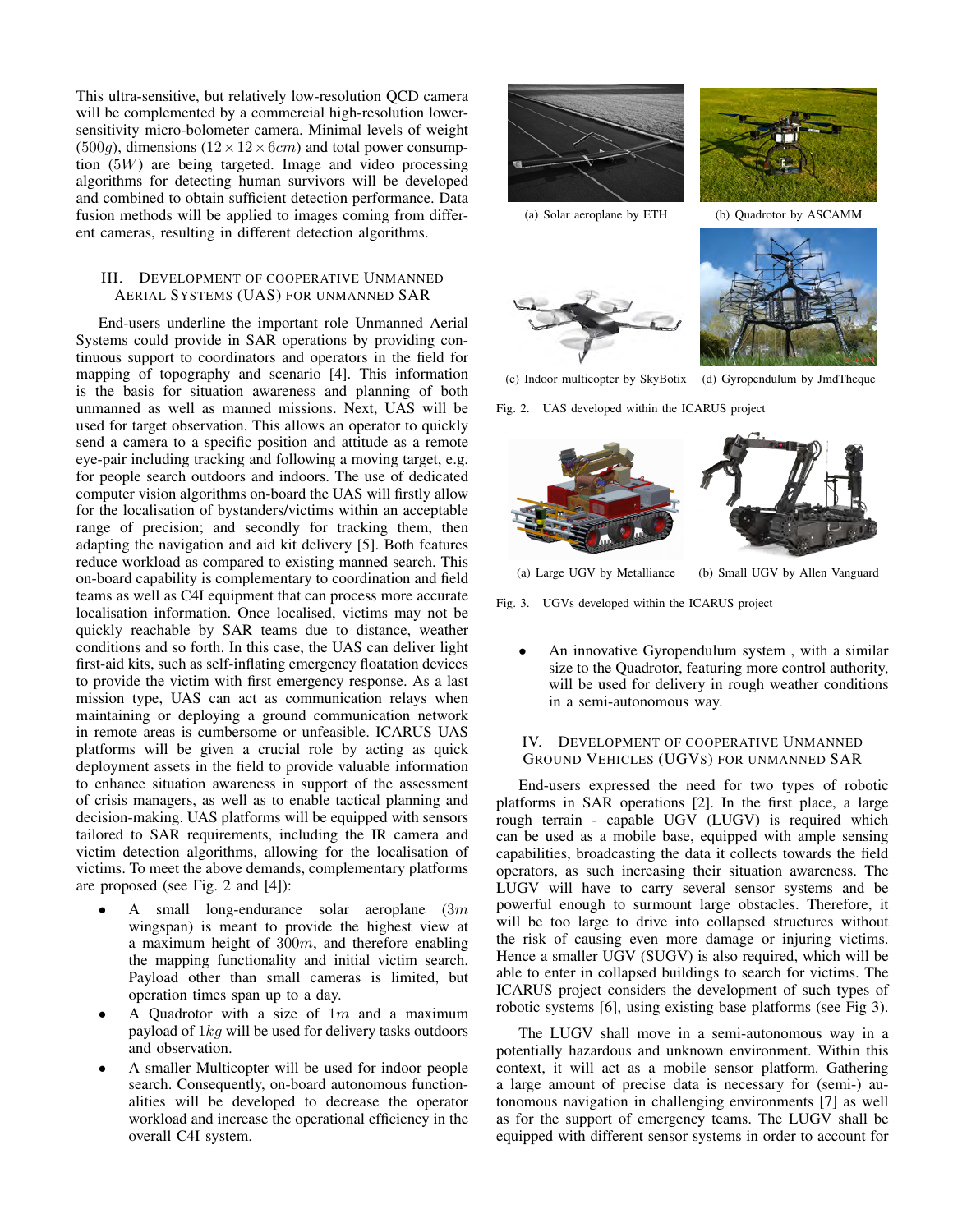the large variety of environment types the vehicle will possibly encounter. Next to its mission as a mobile sensor platform, the LUGV will also serve as a platform for a powerful manipulator that can be used to clear the vehicles path from obstacles or lift objects if a victim is buried beneath. The manipulator shall also be used to deploy the SUGV on the ground or even on higher structures such as the first floor of a collapsed building. The LUGV will be moved by a chain-drive for maximum manoeuvrability on difficult terrain. For localisation purposes, the platform will use an IMU and a satellite-based localisation system. The external sensor systems with which the LUGV will be equipped comprise two bumpers at the front and the rear of the system, a panning laser system for near-range terrain analysis that is also able to detect obstacles close-up in front of the robot and a stereo system. The victim detection sensors will be mounted on the platform. The manipulator will be controlled by an exoskeleton [8] and will be designed as 6-axis robotic arm that can lift up to approximately  $250kg$ . Different tools will be provided and carried along on the LUGV.

The SUGV will be equipped with a propulsion system allowing it to manoeuvre in highly unstructured environments like collapsed buildings. Due to restrictions of size and weight, the autonomous capabilities will be more limited. A camera will be mounted on the SUGV, so a tele-operator can use it to gather information about the site of the disaster.

# V. DEVELOPMENT OF COOPERATIVE UNMANNED MARITIME SYSTEMS (UMS) FOR UNMANNED SAR

Aquatic SAR operations face natural challenges since survival times of people in water are short, even in temperate climates. Furthermore, the risk for SAR teams has to be taken into account when deploying assets. Examples are accidents occurring during the night, under low visibility conditions, or under severe atmospheric or sea conditions, for which a fast response might put the SAR teams in great danger. For such operations, unmanned surface vehicles, capable of transporting search equipment and deploying first assistance devices, can reduce the arrival time at the incident area of basic life support equipment. At the same time, traditional life rafts that provide survivors with floatation can be robotised so that they can move autonomously and get close to survivors in the water, therefore reducing recovery time. This project proposes two main lines of work in order to address the identified demands. On one hand the project will present the instrumentation of a survival capsule to allow its motion towards survivors at the surface. On another hand the project will undertake the adaptation of a medium size USV (Unmanned Surface Vehicle) [9] for SAR operations, see Fig 4. Existing survival capsules that usually inflate when deployed allow survivors to climb aboard. The incorporation of power generation capabilities, a minimal set of instruments, basic communication equipment, and motion capabilities on board these capsules, will increase the lifesaving capabilities of such devices allowing their use in scenarios with reduced accessibility for other SAR services. USVs, as unmanned systems, allow remote human intervention under severe environmental conditions without putting additional people at risk. They have, therefore, a large potential for SAR operations at sea, especially under bad weather conditions with low visibility. Here, the adaptation of USVs for SAR will be pursued along the following lines:



Fig. 4. UGVs developed within the ICARUS project

- *Sensing and perception*. Gathering data from different sensors installed on board the USV or from external data sources and combining it for target detection and tracking.
- *Mission planning and control*. Mission planning for operations with single or multiple vehicles, including obstacle avoidance manoeuvres.
- *Capsule deployment system*. Provide the USV with the capability of transporting and deploying lifesaving rafts in the incident area.

### VI. HETEROGENEOUS ROBOT COLLABORATION BETWEEN UNMANNED SAR TOOLS

The main concepts of interest for the end-users include the applicability of a Network Centric Operations paradigm, and compliance and compatibility with existing C4I systems. This objective is focused on a key enabling technology concept for the safe integration of autonomous platforms into SAR operations: the heterogeneous network. In this sense, the project specifically addresses the intrinsic capabilities and characteristics of a given platform, and how these characteristics are communicated, understood, and exploited by the SAR system.

In one sense, the heterogeneous network integration and management forms a central layer, with low-level control issues of specific vehicle types beneath it and mission-level planning, coordination and supervision at a higher layer. The present objective therefore addresses the integration of heterogeneous teams into a single, unified, interoperable system through establishing and demonstrating the interactions and use cases of different vehicle types, e.g. SAR mission operations integrating UAS and UGVs in a SAR task where the UAS provides support to the UGVs. The application of SAR influences the definition and interactions of the network, and this objective addresses therefore the challenges of interoperability through the implementation of standardised interfaces.

#### VII. DEVELOPMENT OF A SELF-ORGANISING COGNITIVE WIRELESS COMMUNICATION NETWORK

SAR operations demand proper communication assets to ensure a highly available, real time networking capability for human and robotic teams working in SAR situations with hostile operational conditions. Key requirements are mobile and wireless communication capability for all of the involved entities with minimum deployment and coordination effort, individual and group communications with guaranteed quality and prioritisation capability and high capacity and range, security and power efficiency. No single technology currently supports all of the requirements at the same time. Thus, several